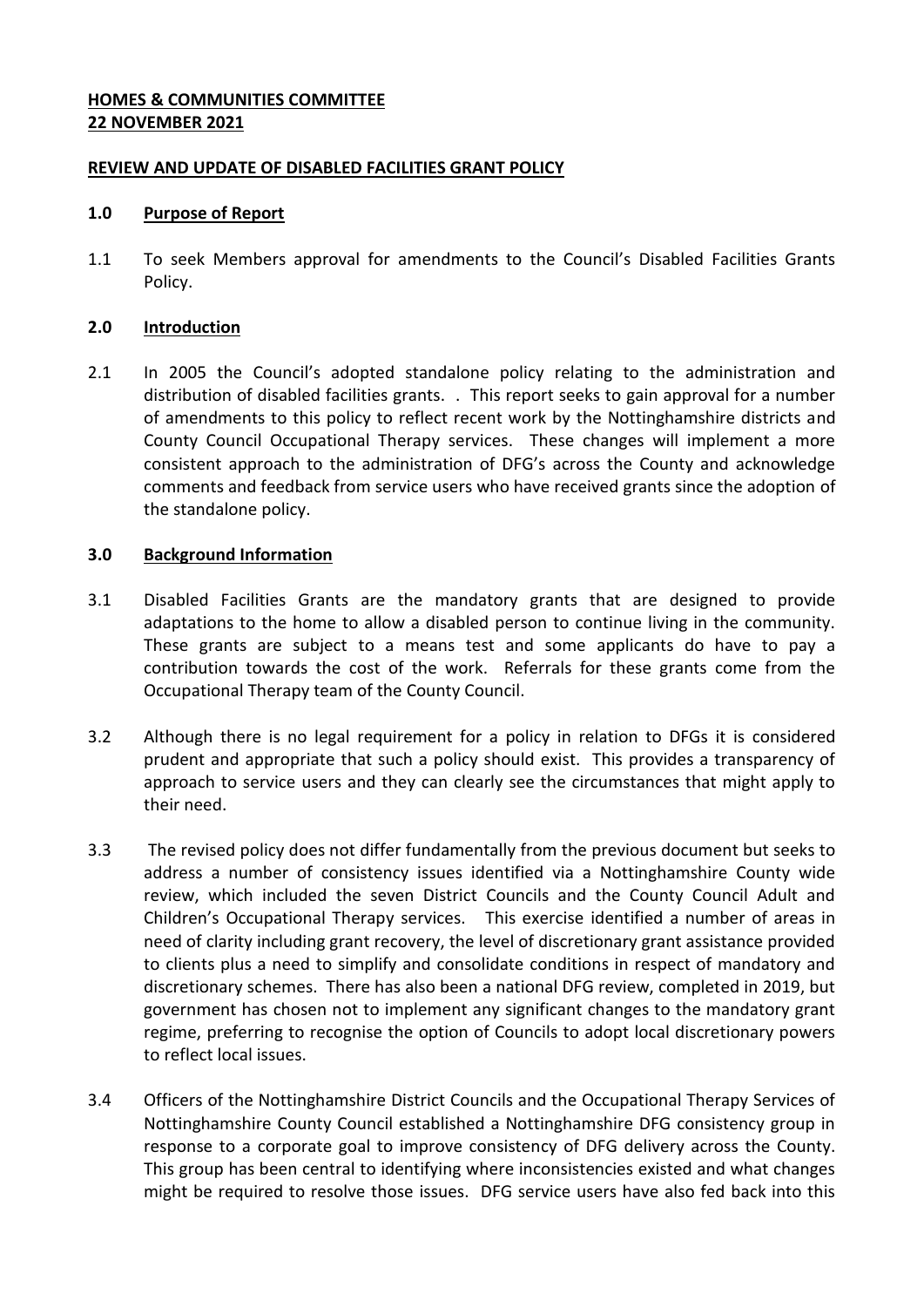group and reported their own experiences of the grant application, approval and delivery process.

- 3.5 The draft revised Policy is attached as Appendix One to this report. A commentary on the main points contained within the draft policy is also provided below.
- 3.6 The Policy provides an overview of the primary DFG legislation and non-statutory guidance including a summary of those works that might be considered for grant (mandatory grant headings), the definition of disability and eligible applicants, plus details on the application, approval and payment procedure. The Policy also details how complaints will be considered and dealt with.
- 3.7 In addition to outlining the mandatory grants procedure the Policy also sets out the limited circumstances under which the Authority might consider using discretionary powers to provide additional grant over and above the mandatory maximum or DFG in circumstances that would fall outside normal grant eligibility.
- 3.8 The mandatory DFG scheme is currently restricted to a maximum award of £30,000. On occasion complex/comprehensive adaptations, generally involving the construction of bedroom/bathroom extensions, can exceed this threshold. In an increasing number of cases low income and vulnerable households require additional financial assistance to ensure the essential works can proceed. The policy provides discretion for the Authority to award additional grants in these specific circumstances subject to the availability of sufficient budget.

### **4.0 Summary and Rational for the Proposed Changes**

- 4.1 The following is a brief summary of the proposed amendments to the 2015 policy and a description of why these changes are proposed:
- 4.2 The current mandatory grant maximum of £30,000 has been fixed at this level since 2008 and this no longer reflects the costs associated with delivering the most complex and often expensive adaptations. As a result, in 2015 the Council adopted and implemented an effective discretionary 'Top Up' scheme that provided, in the majority of cases, an additional £10,000 assistance and in the most exceptional circumstances a potential £15,000 discretionary grant. The costs associated with this type of scheme, generally the construction of extensions, have risen significantly over recent years and when taking into account architectural costs and VAT the current arrangements are insufficient to fund such complex schemes, leaving grant applicants in the difficult position of being unable to progress their DFG. The policy seeks to increase the maximum level of discretionary grant to £20,000 that will enable these complex schemes to progress without the need to identify additional funding sources and avoid unnecessary delays in delivering essential adaptations. It is proposed that this higher discretionary grant level will be implemented across the County (subject to Members approval from each Authority) ensuring Nottinghamshire residents are not subject to a postcode lottery when seeking additional assistance over and above the mandatory DFG regime.
- 4.3 A further area of concern identified by the Consistency Group and highlighted by Occupational Therapy colleagues and service users is the variety and complexity of recovery conditions attached to discretionary grants plus how such grants are secured via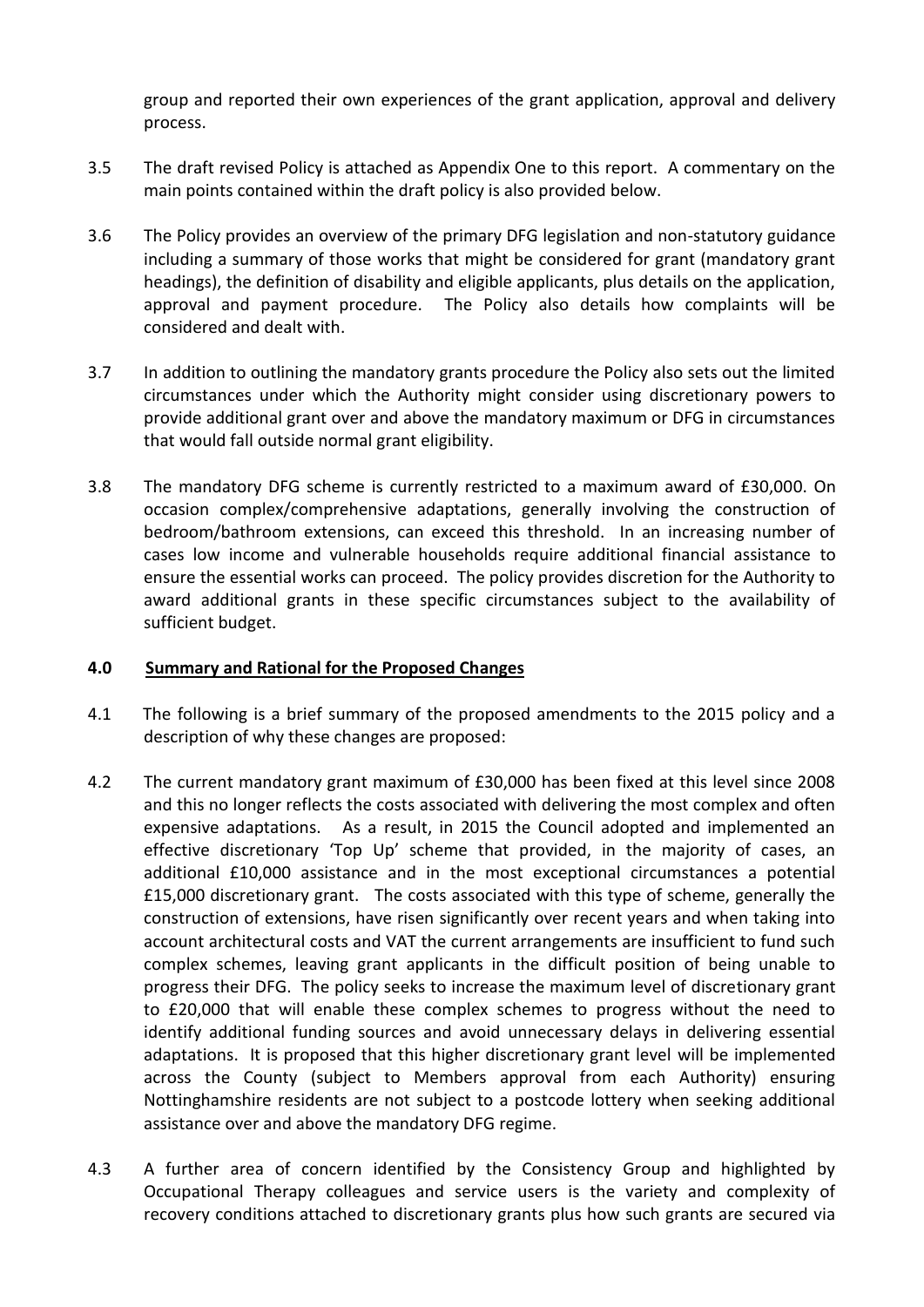property charges. The 2015 policy implemented differing conditions for the recording and recovery of mandatory and discretionary grants, which has resulted in some confusion for grant applicants and Occupational Therapists alike. Currently mandatory recovery conditions expire after 10 years whereas discretionary grants have no end date. The revised policy seeks to unify and simplify conditions to a 10-year recovery period for both grants. This change also reflects feedback from applicants that, although appreciative of the option of discretionary grant assistance, the requirement to have to repay grant in full on eventual sale of the property was often felt to be a loan by the Authority rather than any form of grant.

4.4 It is also proposed that this policy change be applied retrospectively such that those service users who have received discretionary grants since the adoption of the 2015 policy will now come under the revised policy and new 10-year repayment period. This will affect 21 grant recipients and ensures a consistent and transparent approach to grant recovery, restablishing the link between discretionary grant award and a finite recovery period. It should be noted that only one recipient have repaid a discretionary grant since 2015 and this was initiated at their own request to facilitate equity release rather than as a consequence of a proposed property sale. Given these circumstances, this client will not be disadvantaged by the proposed retrospective change of policy.

# **5.0 Consultation Comments**

- 5.1 The draft Policy has been considered at length by the DFG Consistency Group including NCC Occupational Therapy Services and a number of service users that have contributed to the work of the group.
- 5.2 Members will note that the bulk of the proposed policy relates to the administration of mandatory grants and remains unchanged. The sections of the policy that relate to NSDC providing discretionary assistance are by definition potentially more contentious and a number of issues may require additional Member consideration.

### **6.0 Proposals**

- 6.1 The Policy has been reviewed and amended to provide as much consistency as possible for the delivery of disabled facilities grants across the county.
- 6.2 It is proposed that the amended Policy is adopted.

### **7.0 Financial Implications**

- 7.1 The capital funding arrangements for the DFG budget are provided by the national Better Care Fund (BCF). This fund has seen the amalgamation of both NHS and Adult Social Care and Health resources in an effort to better integrate the two services and DFG capital funding has been included within this pot. As such, Local Housing Authorities no longer receive a capital grant direct from central government as BCF resources are allocated regionally, to be managed and re-directed by the County Council.
- 7.2 The Council's allocation for 2021/22 has been set by central government at approximately £1.16million, plus a significant underspend from 2019/20 accrued as a result of the impact of the pandemic. This is an increase in comparison to recent years and indicative of the